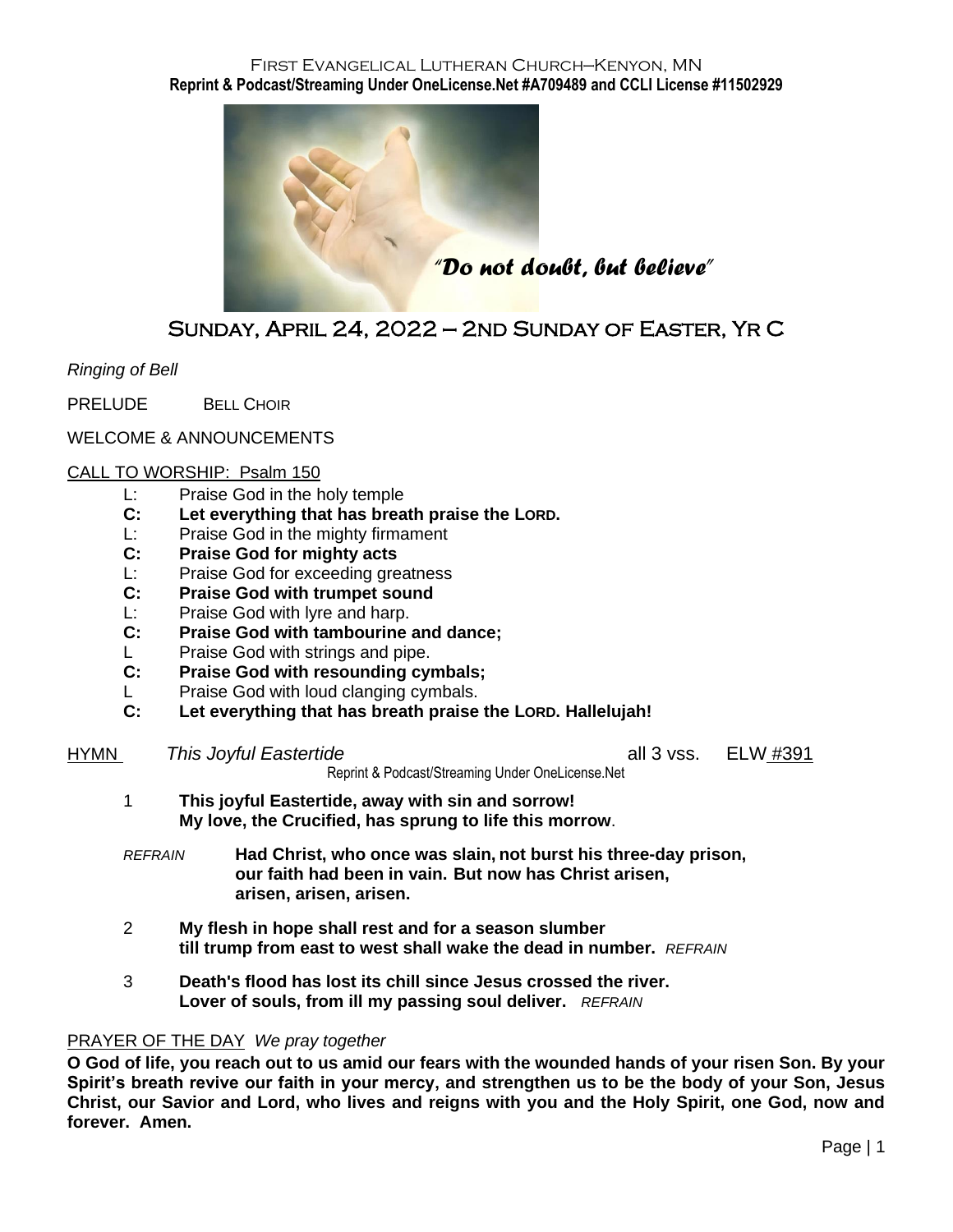# CHILDREN'S WORD

# A READING FROM: REVELATION 1:4-8

<sup>4</sup>John to the seven churches that are in Asia: Grace to you and peace from him who is and who was and who is to come, and from the seven spirits who are before his throne, <sup>5</sup>and from Jesus Christ, the faithful witness, the firstborn of the dead, and the ruler of the kings of the earth. To him who loves us and freed us from our sins by his blood, <sup>6</sup>and made us to be a kingdom, priests serving his God and Father, to him be glory and dominion forever and ever. Amen.

<sup>7</sup>Look! He is coming with the clouds; every eye will see him, even those who pierced him; and on his account all the tribes of the earth will wail. So it is to be. Amen.

<sup>8</sup>"I am the Alpha and the Omega," says the Lord God, who is and who was and who is to come, the Almighty. WORD OF GOD. WORD OF LIFE. **THANKS BE TO GOD.**

### GOSPEL ACCLAMATION: *Spoken*

P: Alleluia. Lord to whom shall we go? **C: You have the words of eternal life. Alleluia.**

#### THE HOLY GOSPEL ACCORDING TO: JOHN 20:19-31 **GLORY TO YOU, O LORD**

<sup>19</sup>When it was evening on that day, the first day of the week, and the doors of the house where the disciples had met were locked for fear of the Jews, Jesus came and stood among them and said, "Peace be with you." <sup>20</sup>After he said this, he showed them his hands and his side. Then the disciples rejoiced when they saw the Lord. <sup>21</sup> Jesus said to them again, "Peace be with you. As the Father has sent me, so I send you." <sup>22</sup>When he had said this, he breathed on them and said to them, "Receive the Holy Spirit. <sup>23</sup>If you forgive the sins of any, they are forgiven them; if you retain the sins of any, they are retained."

<sup>24</sup>But Thomas (who was called the Twin), one of the twelve, was not with them when Jesus came.  $25$ So the other disciples told him, "We have seen the Lord." But he said to them, "Unless I see the mark of the nails in his hands, and put my finger in the mark of the nails and my hand in his side, I will not believe."

 $26A$  week later his disciples were again in the house, and Thomas was with them. Although the doors were shut, Jesus came and stood among them and said, "Peace be with you." <sup>27</sup>Then he said to Thomas, "Put your finger here and see my hands. Reach out your hand and put it in my side. Do not doubt but believe." <sup>28</sup>Thomas answered him, "My Lord and my God!" <sup>29</sup>Jesus said to him, "Have you believed because you have seen me? Blessed are those who have not seen and yet have come to believe."

<sup>30</sup>Now Jesus did many other signs in the presence of his disciples, which are not written in this book. <sup>31</sup>But these are written so that you may come to believe that Jesus is the Messiah, the Son of God, and that through believing you may have life in his name.

THE GOSPEL OF OUR LORD. **PRAISE TO YOU, O CHRIST.**

SERMON: Pastor Julie Rogness

| HYMN |
|------|
|------|

HYMN *We Walk by Faith* all 5 vss. ELW #635 Reprint & Podcast/Streaming Under OneLicense.Net

- 1 **We walk by faith and not by sight; with gracious words draw near, O Christ, who spoke as none e'er spoke: "My peace be with you here."**
- 2 **We may not touch your hands and side, nor follow where you trod; but in your promise we rejoice, and cry, "My Lord and God!"**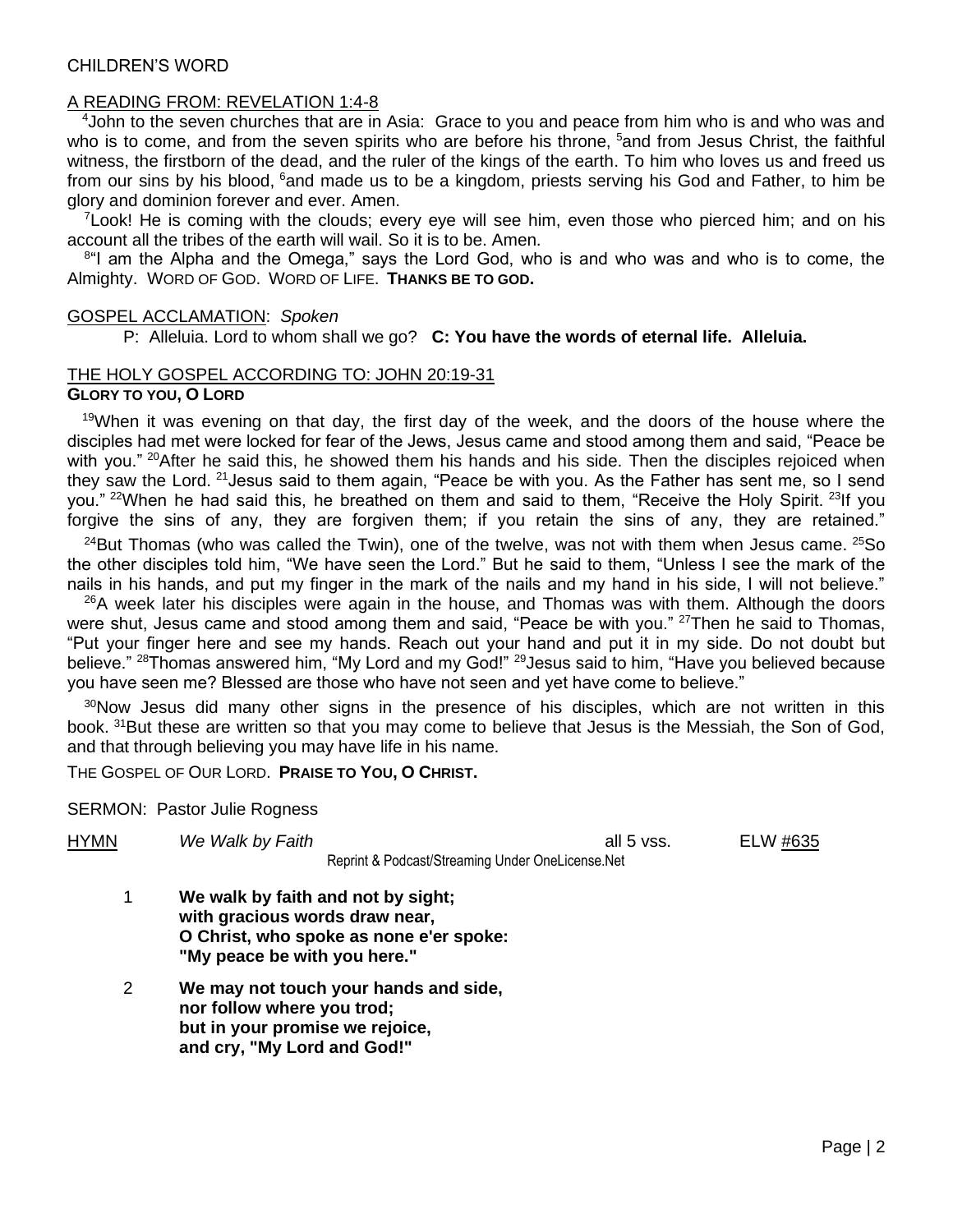- 3 **Help then, O Lord, our unbelief; and may our faith abound to call on you when you are near and seek where you are found:**
- 4 **For you, O resurrected Lord, are found in means divine: beneath the water and the word, beneath the bread and wine.**
- 5 **And when our life of faith is done, in realms of clearer light we may behold you as you are, with full and endless sight.**

# APOSTLES CREED

**I believe in God, the Father almighty, creator of heaven and earth. I believe in Jesus Christ, God's only Son, our Lord, who was conceived by the Holy Spirit, born of the virgin Mary, suffered under Pontius Pilate, was crucified, died, and was buried; he descended to the dead. On the third day he rose again; he ascended into heaven, he is seated at the right hand of the Father, and he will come to judge the living and the dead. I believe in the Holy Spirit, the holy catholic church, the communion of saints, the forgiveness of sins, the resurrection of the body, and the life everlasting. Amen.**

# PRAYERS

# SHARING THE PEACE & GLOBE OFFERING

*Children are invited to bring forward an offering to the globe in the front of the church. Globe offerings will go to one of our global mission partners to be decided by our youth.*

MUSICAL OFFERING BELL CHOIR

# OFFERING OF GIFTS – OFFERING PRAYER

- P: Living God,
- **C: you gather the wolf and the lamb to feed together in your peaceable reign, and you welcome us all at your table. Reach out to us through this meal, and show us your wounded and risen body, that we may be nourished and believe in Jesus Christ, our Savior and Lord. Amen.**

### CONFESSION & FORGIVENESS

- P: Trusting God's promise of forgiveness, let us confess our sin against God one another.
- **C: Eternal God our creator, in you we live and move and have our being.**
- P: Look upon your children, the work of your hands.
- **C: Forgive us for the wrong we have done, and for the good we have failed to do. By your grace draw us near to you, our refuge and our strength.**
- P: Since we are justified by faith, we have peace with God through our Lord Jesus Christ.
- **C: God's love has been poured into our hearts through thy Holy Spirit given to us.**
- P: In the mercy of almighty God, Christ died for us while we still were sinners; for his sake, God  $\pm$  forgives you all your sins.
- **C: Amen.**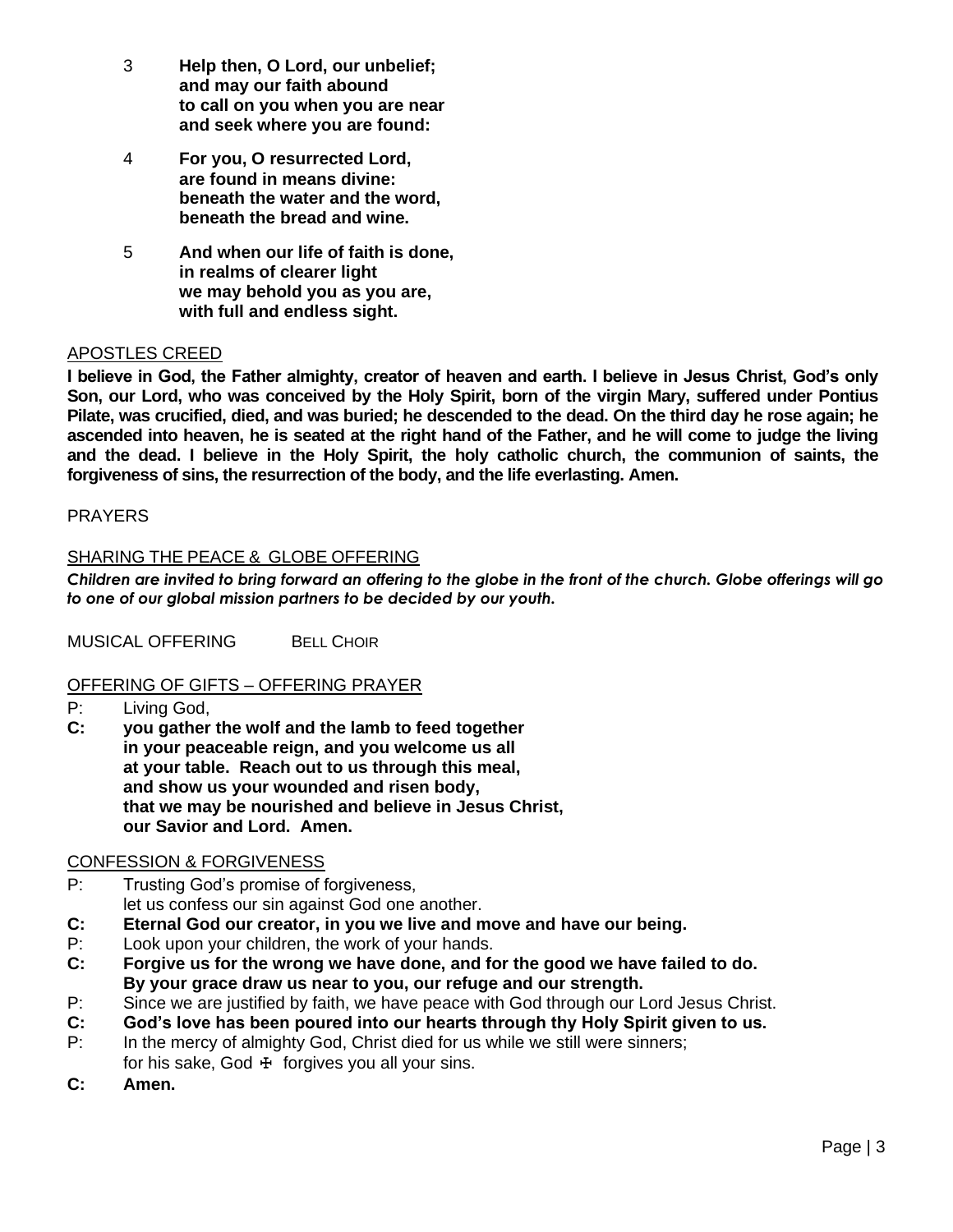# WORDS OF INSTITUTION —LORD'S PRAYER—INVITATION TO COMMUNION



# COMMUNION BLESSING

BLESSING P: May the God who has brought us from death to life fill you with great joy. Almighty God, Father, ⊕ Son, and Holy Spirit, bless you now and forever.  **C: Amen.**

| HYMN                   | Praise to You O God of Mercy<br>All<br>ELW #208<br>Reprint & Podcast/Streaming Under OneLicense.Net                                                |  |  |  |  |
|------------------------|----------------------------------------------------------------------------------------------------------------------------------------------------|--|--|--|--|
| 1                      | Praise to you, O God of mercy: thanks be to you forever!<br>Raising high the weak and lowly: thanks be to you forever!                             |  |  |  |  |
| $\overline{2}$         | From of old you loved and sought us: thanks be to you forever!<br>Truth and justice you have taught us: thanks be to you forever!                  |  |  |  |  |
| <b>BRIDGE</b>          | Strong is your faithfulness, strong is your love,<br>rememb'ring your covenant of life with us.                                                    |  |  |  |  |
| 3                      | Praise to you O God of mercy: thanks be to you forever!<br>Raising high the weak and lowly: thanks be to you forever!<br>Thanks be to you forever! |  |  |  |  |
| <b>Ringing of Bell</b> |                                                                                                                                                    |  |  |  |  |
| <b>DISMISSAL</b>       | L: Alleluia! Christ is risen. C: Christ is risen indeed. Alleluia!<br>L: Go in peace. Tell what God has done. C: Thanks be to God.                 |  |  |  |  |

POSTLUDE BELL CHOIR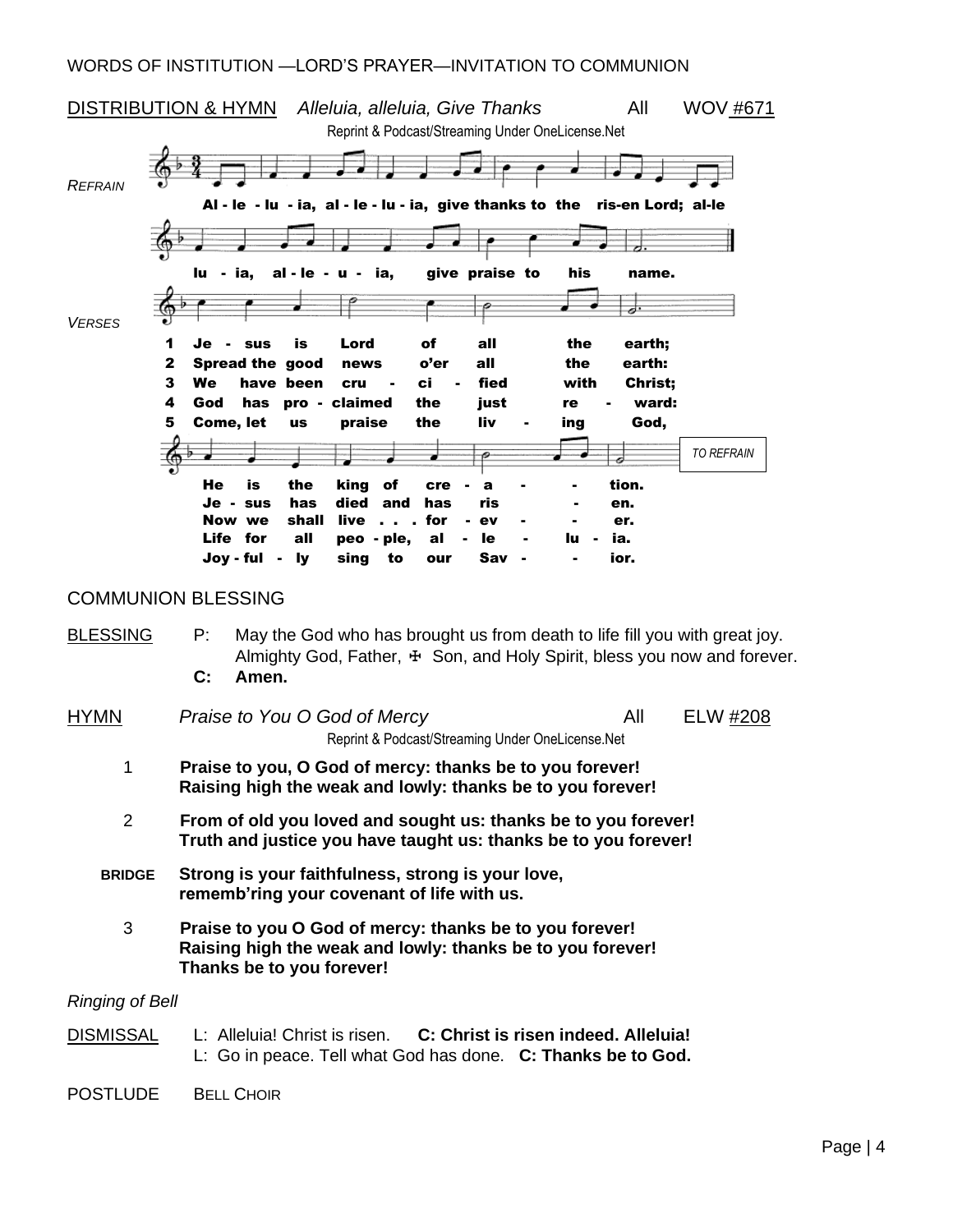# **PARTICIPANTS**

PASTOR—Julie Rogness ASSISTING—Barb Groth, Sharon Homeier, Dave Kolsrud. MUSIC— Annette Thunhorst, Keyboard/Piano TECH CREW—Jim Braaten, Steve Johnson, Bill Lewis, Dan Rogness, Holly Aldorfer, Heidi Haugen

# **ACKNOWLEDGEMENTS**

USED WITH PERMISSION/ WORSHIP TEXTS: from *sundaysandseasons.com* under Augsburg Fortress Liturgies Annual License #SB143702. **Reprint & Podcast/Streaming Under OneLicense.Net #A709489** 

*This Joyful Eastertide* ELW 391 Text-George R. Woodward, Music-Dutch folk tune. Arr. © 2006 Augsburg Fortress. OL/SKU #53096. *We Walk By Faith* ELW 635 Text-Henry Alford, alt. Music-Marty Haugen. Music © 1984 GIA Publications Inc. OL/SKU [#96327](https://www.onelicense.net/search?term=We+walk+by+faith&hymnal=&hymn=&page=2&type=submit-term&addition=&downloads-only=false)  *Alleluia, Alleluia, Give Thanks* WOV 671 Text: Donald Fishel, b. 1950 Tune Name--ALLELUIA NO.1, Music: Donald FIshel, arr. Betty Pulkingham, b. 1928. © 1973 Word of God Music, admin. The Copyright Co. OL/SKU [#70406](https://www.onelicense.net/search?term=Alleluia%2C+Alleluia%2C+Give+Thanks+to+the+Risen+Lord+&hymnal=&hymn=&page=1&type=submit-term&addition=&downloads-only=false) *Thanks Be to You* | NOW THE FEAST AND CELEBRATION - ELW #208, Marty Haugen, Text & Tune: © 1990, GIA Publications, Inc. OL/SKU [#01117](https://www.onelicense.net/search?term=Praise+to+You+O+God&hymnal=&hymn=&page=1&type=submit-term&addition=&downloads-only=false)

### **CONNECTIONS**

WEBSITE: **flckenyon.org** FACEBOOK: **First Evangelical Lutheran Kenyon MN** OUR YOUTUBE CHANNEL: **<https://www.youtube.com/c/FirstEvangelicalLutheranChurchKenyon>** Pastor E-Mail: **[firstpastorkenyon@gmail.com](mailto:firstpastorkenyon@gmail.com)** Pastor Phone: 952-994-1201 Church E-Mail: **[firstlutherankenyon@gmail.com](mailto:firstlutherankenyon@gmail.com)** Church Office Phone: 789-5261

### **REMEMBER IN PRAYER**

Sid Strandemo, Faye Marcuson, Lila Cole, Mona Boomgarden, Helen Aase, Jennifer Lerfald, Carol Ronning, Carolyn Walker.

# **CALENDAR**

| Sun/Apr 24 | 9 AM              | EASTER 2 WORSHIP - In Person & Live-Streamed |
|------------|-------------------|----------------------------------------------|
|            | <b>10 AM</b>      | <b>Sunday School</b>                         |
|            | 7 PM              | AA                                           |
| Mon/Apr 25 | 10 AM             | <b>Stockettes</b>                            |
| Tue/Apr 26 | 7 AM              | <b>KAIC</b>                                  |
| Wed/Apr 27 | $6:00 \text{ PM}$ | <b>WED WORSHIP w/Communion</b>               |
|            | 6:30 PM           | Confirmation                                 |
| Thu/Apr 29 | 1 PM              | LOVE DAY                                     |
|            | 7 PM              | AA                                           |
| Sun/May 1  | 9 AM              | EASTER 3 WORSHIP - In Person & Live-Streamed |
|            | 10 AM             | <b>Sunday School</b>                         |
|            | 7 PM              | AA                                           |

# **ANNOUNCEMENTS**

### *Kenyon Senior Living News*

*Gunderson Gardens • Gunderson Suites • Gunderson Rose Wing & Sunset Wing*

In February of 2021 Kenyon Senior living moved to an All-Assisted Living campus with the closure of the Nursing Home section of the facility: Why Kenyon Senior living? It is our goal to spread the word about the many benefits to this facility. We offer:

*Memory Care units with 24 hour care attendants - 1 and 2 bedroom apartments available for rent - Smaller suite units in our Rose and Sunset wings - Northfield Clinic directly attached to the facility - Therapeutic ambulation/exercise - Medication assistance/care tasks - Pastoral visits and services - Meals on Wheels program - On-site beauty and barber shop - Social events/programs.*

Board of Directors Kenyon Senior Living:

Dave Hellstern, Ann Sviggum, Bill Barsness, Don Herrlich, Bonnie Hermann, Bev Emerson